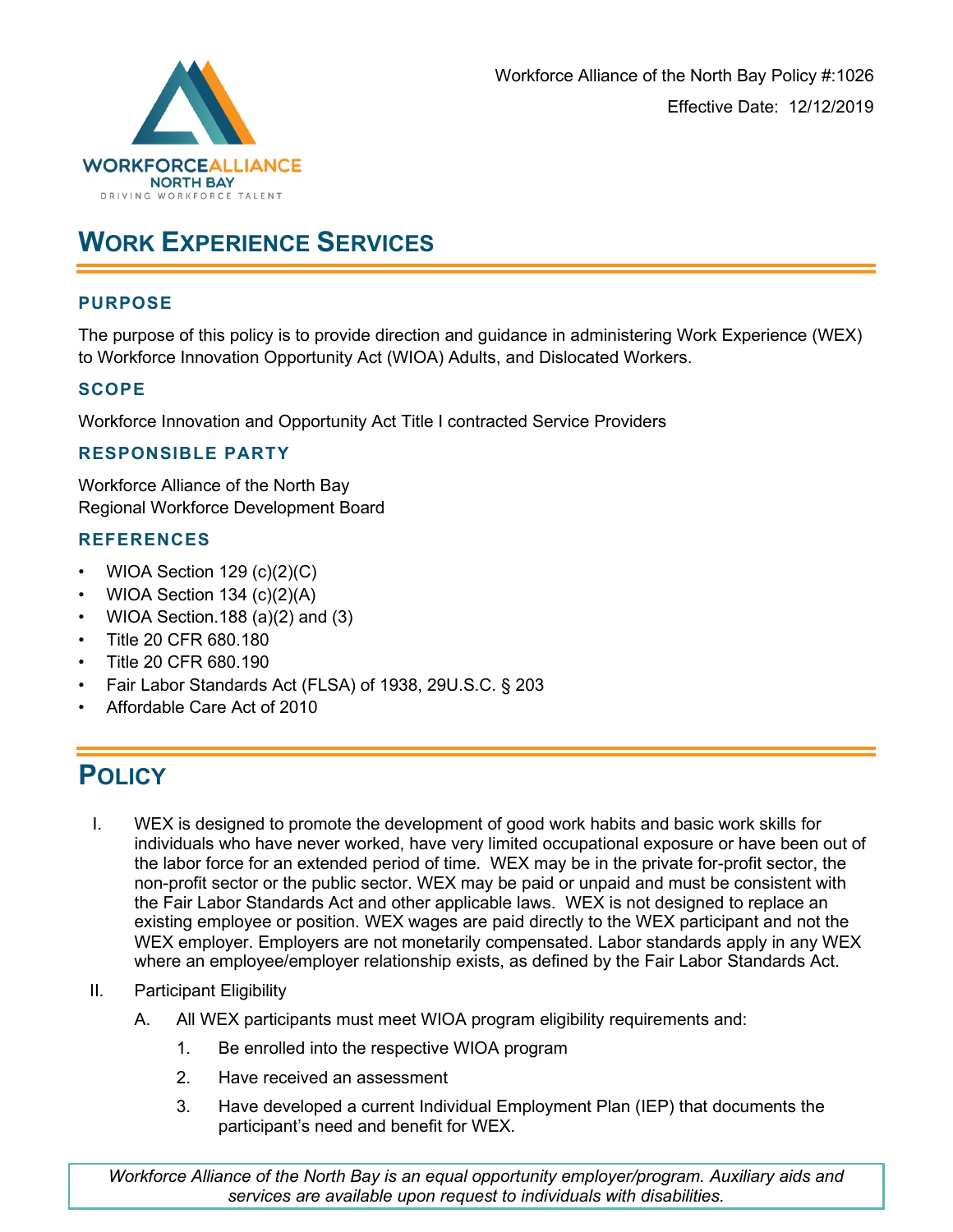- III Employer Eligibility
	- A. The following standards apply to all employers utilized as WEX placements for participants engaged in programs and activities under Title I of WIOA:
		- 1. Must be registered with the Internal Revenue Service (IRS) and have an account with the Employment Development Department (EDD) for Unemployment Insurance and carry Workers' Compensation Insurance;
		- 2. Must be licensed to operate in the State of California and provide their Federal Employer Identification Number (FEIN);
		- 3. Must have safe and healthy working conditions with no previously reported health and safety violations that have been reported but not corrected;
		- 4. Must not illegally discriminate in training or hiring practices because of race, color, sex, national origin, religion, physical or mental disability, political beliefs, affiliations, or age;
		- 5. Shall not terminate the employment of any of their current employees or otherwise reduce its workforce either fully or partially (such as reduction in hours or benefits) with intention of filling the vacancy with a WEX participant or as a result of having a WEX participant;
		- 6. Shall not allow the WEX activity to result in the infringement of promotional opportunities of their current employees; and
		- 7. Shall not allow the participant to be involved in the construction, operation, or maintenance of any part of a facility that is used, or to be used, for religious instruction or as a place for religious worship.
- IV. Compensation
	- A. Participants enrolled in a paid WEX shall be compensated at an hourly wage not less than the State or local minimum wage. The following factors should be considered when determining the participant's hourly wage:
		- 1. Participant's skill set and skill level
		- 2. Type of work performed
		- 3. Required skill set
		- 4. Training objectives
		- 5. Service Providers budget
	- B. Hours worked shall be tracked on a WEX time sheet which will be signed by the participant and assigned WEX site supervisor. A copy will be kept in the case file.
		- 1. Participants will only be paid for hours worked as documented on the WEX time sheet.
	- C. WEX participants shall not be paid for:
		- 1. Vacation breaks;
		- 2. Lunch breaks; or
		- 3. A holiday recognized by the service provider as a "paid holiday".
	- D. WEX participants shall not be authorized to work overtime.